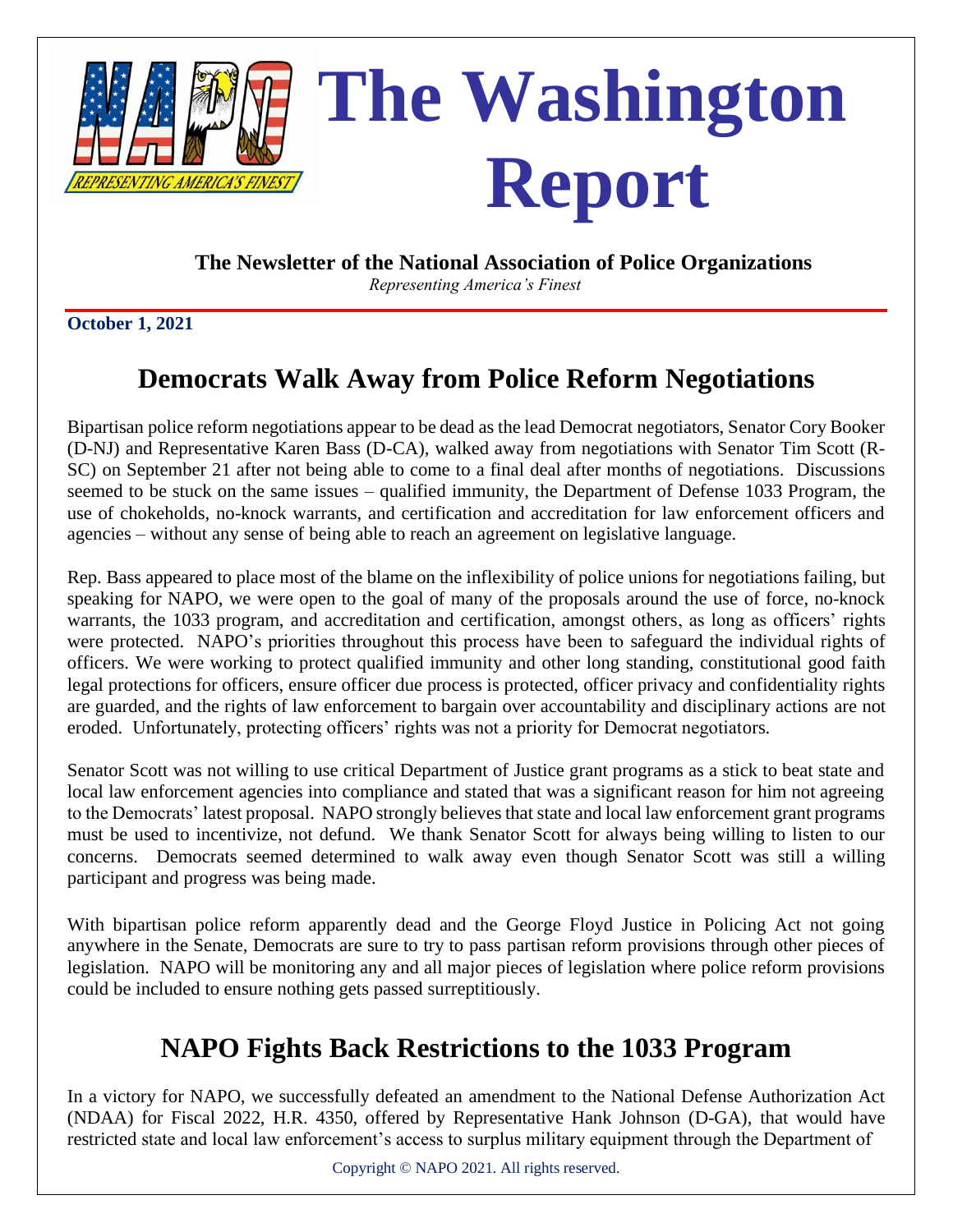Defense and other federal grant programs. The amendment failed by a vote of 198-231, with 21 Democrats voting against it and 2 Republicans voting for it. The Democrats who stood with us and voted against it are Representatives Cindy Axne (D-IA), Cheri Bustos (D-IL), Charlie Crist (D-FL), Henry Cuellar (D-TX), Antonio Delgado (D-NY), Val Demings (D-FL), Lizzie Fletcher (D-TX), Jared Golden (D-ME), Josh Gottheimer (D-TX), Josh Harder (D-CA), Jim Himes (D-CT), Ron Kind (D-WI), Connor Lamb (D-PA), Susie Lee (D-NV), Stephanie Murphy (D-FL), Chris Pappas (D-NH), Scott Peters (D-CA), Kurt Schrader (D-OR), Kim Schrier (D-WA), Eric Swalwell (D-CA), Filemon Vela (D-TX), and Susan Wild (D-PA). The Republicans who voted for it are Representatives Thomas Massie (R-KY) and Tom McClintock (R-CA).

NAPO opposed and actively worked to defeat this amendment and sent [a letter](file://///napo-2k12/Share/AEdmiston/Washington%20Report/Sept%202021/NAPO%20Ltr_Oppose%20H.%20Johnson%201033%20Amdt%20NDAA.pdf) to every member of the House, including leadership, advising them of our strong opposition to amending the NDAA to limit our access to this life saving equipment. The defeat of this amendment is a significant win in the House which has passed the same restrictions to the 1033 Program proposed in this amendment as part of the George Floyd Justice in Policing Act.

Programs like the Department of Defense's 1033 Program have been vital resources in allowing state and local law enforcement acquire items used in search and rescue operations, disaster response, and active shooter situations that they otherwise would not be able to afford. This equipment has not led to the "militarization" of police, but rather has proven to be essential not only in protecting communities against violent criminals, but also in responding to natural disasters, which are unfortunately increasing in frequency.

Given that state and local law enforcement are our nation's first responders to incidents from foreign and domestic terrorism to active shooter situations to flood rescues, Congress should be ensuring law enforcement agencies are able to acquire such equipment for the protection of their communities, not limiting it.

Restricting access to this equipment will endanger the lives of police officers and the civilians they are sworn to protect. NAPO will continue to work to protect the 1033 Program as the NDAA moves its way through the Senate.

# **DOJ Implements Guidelines on Use of Monitors in Consent Decrees**

Attorney General Merrick Garland released [a memo to United States Attorneys](https://www.justice.gov/ag/page/file/1432236/download) on September 13 regarding new principles and guidelines for the use of monitors in civil settlement agreements and consent decrees. The guidelines contained in the memo are based on a Departmental review of the use of monitors and discussions with stakeholders by Associate Attorney General Vanita Gupta and her staff. NAPO participate in this process that culminated in a meeting with Associate AG Gupta's office on June 11. While most of our recommendations were not taken into account in this memo, the Attorney General did consider two of our suggested changes to monitorship: presumptive term limits and banning double dipping by monitors. These two principles will help ensure impartiality and fairness in evaluating the provisions of a consent decree and protect the interests of state and local governments in managing their own affairs.

If your department is under a consent decree, we urge you to actively participate in any outreach the DOJ or the monitor conducts to the "community" to ensure your voices are heard.

NAPO will continue to work with Associate Attorney General Gupta, Assistant Attorney General Kristen Clarke and the Civil Rights Division as the Department implements these guidelines and work to improve the consent decree process.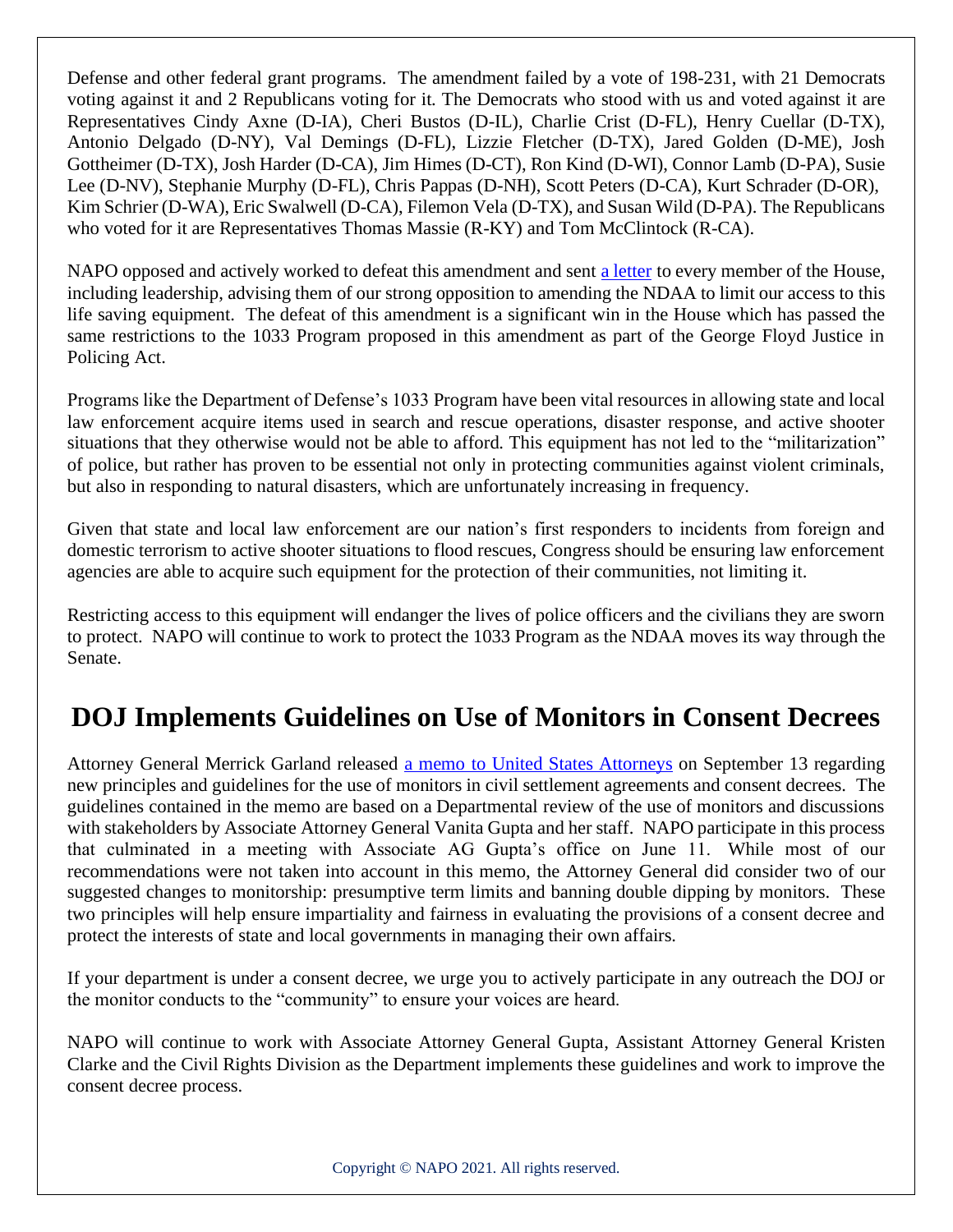# **NAPO on the Hill: Fentanyl Scheduling**

The Drug Enforcement Agency's (DEA) temporary classwide scheduling of all fentanyl-related substances as Schedule 1 drugs under the Controlled Substances Act - making them illegal - expires on October 22. An end or even a lapse in thisscheduling will threatened law enforcement's efforts to fight fentanyl and similar opioids that are scourging communities across the country. The classification of fentanyl as a Schedule 1 substance is necessary for all law enforcement actions on fentanyl, allowing law enforcement to prosecute criminals who make and distribute the drug.

This nation is experiencing a significant drug crisis, which threatens the future of our youth and our country as a whole. According to the National Institute on Drug Abuse, 70,630 Americans died from drug overdoses in 2019 and opioids were involved in over 49,860 of those deaths, a significant increase in opioid-related overdose deaths over previous years. Many of these deaths were from using synthetic analogues of fentanyl. NAPO supports a permanent solution to dealing with fentanyl in order that we do not have to continue to fight to keep these dangerous drugs scheduled. We are working with Senator Charles Grassley (R-IA), Ranking Member of the Senate Judiciary Committee, and our national law enforcement partners to achieve a permanent solution to meets the needs of law enforcement, the victims of fentanyl, and criminal justice reform advocates. Together with eight other national law enforcement organizations, NAPO sent [a letter](file://///napo-2k12/Share/AEdmiston/Washington%20Report/Sept%202021/Law%20Enforcement%20Coalition%20Letter%20to%20Senate%20Judiciary%20Committee%20on%20FRS.pdf) to Senator Judiciary Committee Chair Richard Durbin (D-IL) and Ranking Member Grassley urging them to come together to pass legislation that permanently schedules fentanyl-related substances.

While we work to achieve a permanent solution, the House passed a continuing resolution on September 21 to fund the government through December 3 that included a temporary extension of fentanyl's status as a Schedule 1 drug until January 28, 2022. There is bipartisan support for this provision in the Senate, so we expect the extension to pass with the continuing resolution.

### **NAPO on the Hill: HELPS Retirees Fix**

NAPO, together with our public safety pension partners, is working on introducing legislation that would enhance and address issues with the HELPS Retirees provision of the Pension Protection Act of 2006. We spoke with staff of Representative Jimmy Gomez (D-CA), who is leading the effort to introduce this bill in the House, on the status of the bill and what support we can expect from the House Ways and Means Committee, of which Rep. Gomez is a member.

The HELPS Retirees provision provides public safety officers, who often retire earlier than other occupations because of the physical demands and unique job hazards they face, with means to more affordable healthcare options. This is important as many law enforcement retirees lose their employer-provided health insurance and are years away from being Medicare-eligible, forcing them to spend their retirement money on health insurance premiums.

Since the enactment of the HELPS Retirees provision in 2006, health care costs have gone up dramatically and the \$3,000 per year permitted under the provision is no longer adequate to cover even half a year's worth of health insurance premiums. In this legislation, the amount public safety retirees can take out of their pensions tax free to pay for health or long-term care insurance premiums would increase from \$3,000 per year to \$6,000 per year and it would be indexed to inflation to ensure the benefit keeps up with the rising costs of healthcare.

To qualify for the HELPS Retirees provision, a public safety officer must have attained normal retirement age or retired due to a disability and has insurance premiums deducted from their retirement benefit. The money must go directly from the pension fund to the health or insurance company in order to get the tax-free benefit.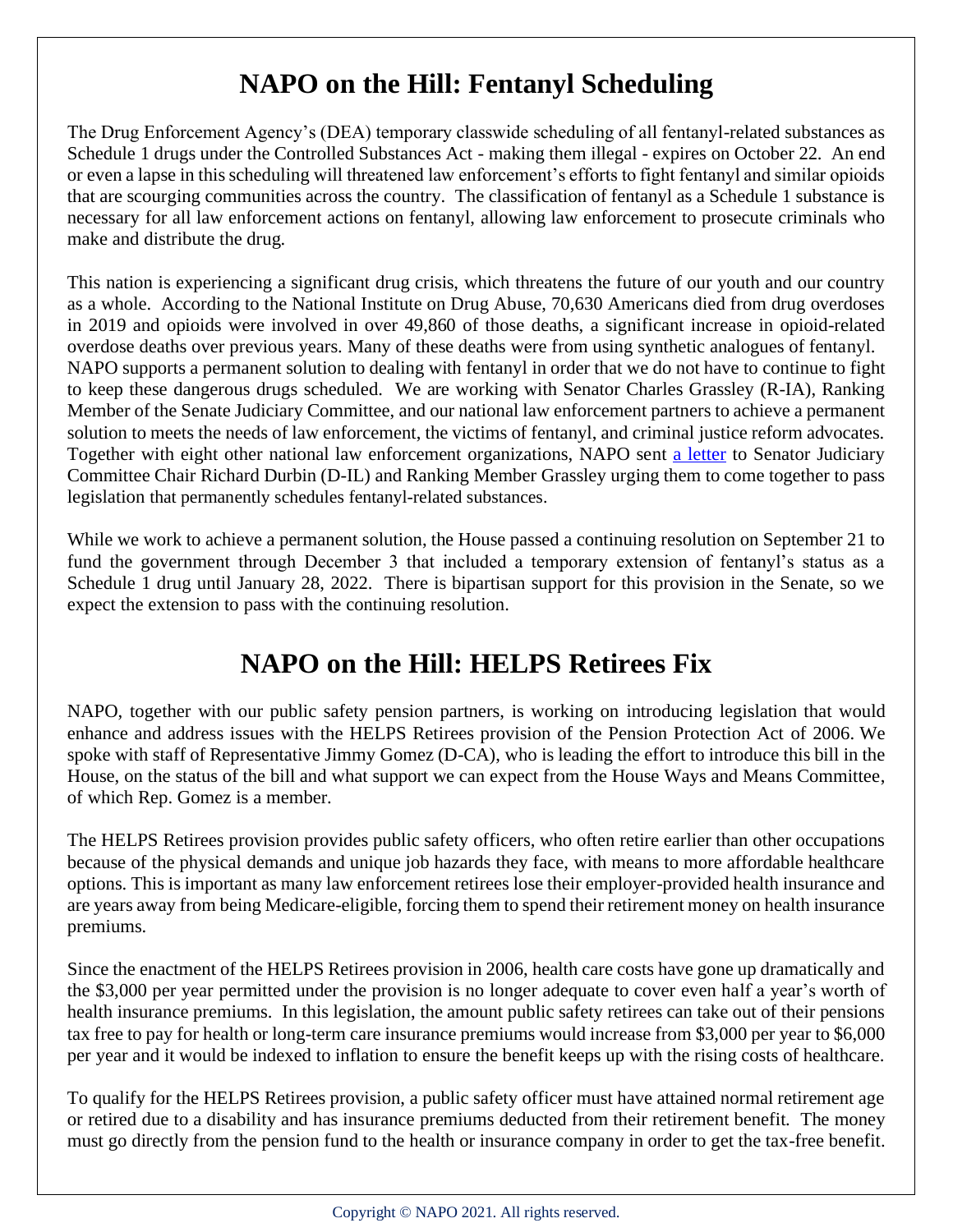Unfortunately, due to the administrative burden of this direct payment requirement, many public pension plans, particularly small plans, have not implemented this important provision. For retirees to benefit from HELPS, the pension plan must pay the money directly to the insurer – it does not go to the retiree. In states and localities that do not provide retiree healthcare that can mean hundreds of different insurance plans that must be tracked. To address this issue, the bill NAPO is proposing would repeal the direct payment requirement, making it easier for public pension plans to implement the HELPS Retirees provision.

Rep. Gomez's staff is working closely with the staff of Senator Sherrod Brown (D-OH) on developing this legislation and is confident that we will be able to move it this Fall after Congressional Democrats pass their infrastructure and reconciliation packages. NAPO believes this legislation would help preserve the retirement security and the health of those public servants who selflessly serve and protect our communities and we are committed to seeing this proposal pass this Congress.

# *Special Thanks to Our 2021 Legal Seminar Sponsors*

**Cross Country Mortgage** *"No Bank Fee" First Responder National Mortgage Home Mortgage Program*

**FirstNet Built with AT&T** *The Only Network Built With & For First Responders* 

**Humana** *Humana Group Medicare Advantage ~ Retiree Solutions Investment*

#### **Law Firm of Alex Dell, PLLC**

*Representing Injured and Disabled Workers. Who's Protecting You?* 

#### **Lending to Heroes**

*"No Lender Fees to Law Enforcement" Program for Those That Protect & Serve*

**Lincoln Financial Group** *Government Retirement Plans*

**Mission Square Retirement**

*Our Mission is to Serve Public Sector Retirement Plans & First Responders*

**Spectrum Advisory Group, LLC** 

*Supplemental Life Insurance & Product Development for First Responders*

**Washington National Insurance Company**

*Protection for Today; Money for Tomorrow with Premium Return Option*

#### **XINSURANCE**

*Customized Insurance for Unique Risks & Liability Exposures*

### **NAPO in the News**

NAPO Executive Director Bill Johnson was quoted in a September 11, 2021 *Associated Press* article entitled, ["Unions split on vaccine mandates, complicating Biden push"](https://abcnews.go.com/Politics/wireStory/unions-split-vaccine-mandates-complicating-biden-push-79954230). The article focused on the split among labor organizations after President Biden announced his proposed vaccine mandate on employers with more than 100 employees. While this mandate focuses on the private sector, many state and local governments have moved to mandate vaccinations for public employees, including law enforcement.

Bill Johnson, executive director of the National Association of Police Organizations, said police officers are reacting like most Americans. "You've got, like in the rest of the country, really strong feelings on both sides," Johnson said.